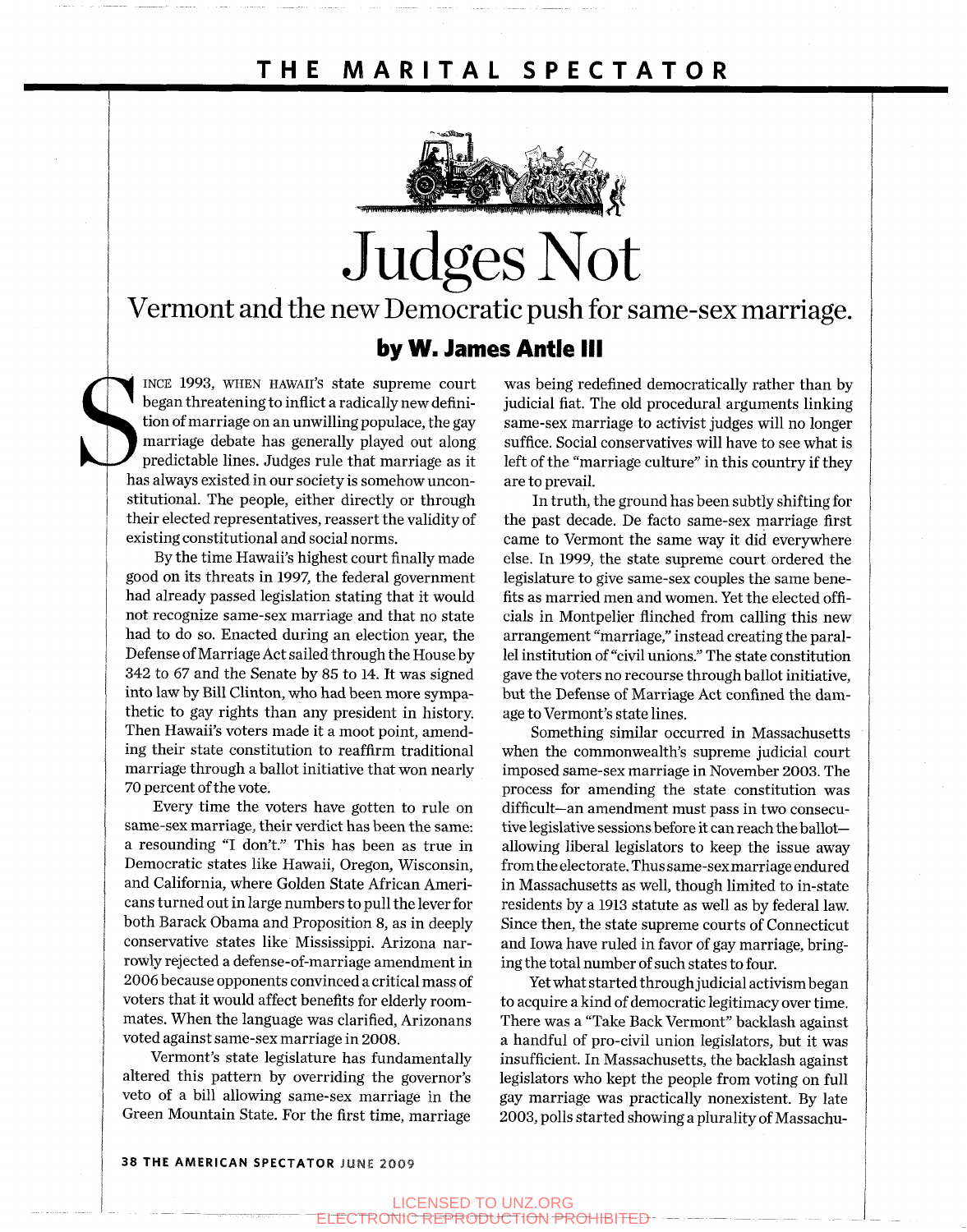## **W . JAME S ANTL E II I**

setts voters in favor of same-sex marriage even though a defense-of-marriage amendment had been considered likely to pass in the commonwealth as recently as 2002 (the legislature kept it from appearing on the ballot).

When Vermont's legislators finally decided to go all the way on same-sex marriage, they did so with the full confidence that there would be no political consequences. Elected officials in other liberal states have been similarly emboldened. Even though Californians have twice voted against same-sex marriage, the legislature has twice tried to redefine marriage by statute (Gov. Arnold Schwarzenegger vetoed both bills). Connecticut is getting ready to democratically legitimize its state supreme court ruling. New York Gov. David Paterson isn't doing much right, according to the polls, but his bill to create gay marriage is one thing voters seem to like: a Siena College survey showed 53 percent of New Yorkers support the legislation while only 39 percent oppose it.

Although the numbers have declined since the mid-1990s, a majority of Americans still oppose same-sex marriage. In fact, there hasn't been much movement on this question in national polls over the last five years despite the gay marriage juggernaut at the state level. But support for same-sex marriage has become a mainstream liberal position, like supporting abortion or gun control. The late Sen. Paul Wellstone, arguably the most liberal member of the Senate at the time, voted for the Defense of Marriage Act in 1996. Today, President Obama's opposition to gay marriage is purely nominal—he even favors the Defense of Marriage Act's repeal, opening the door for judges to impose what he lacks the courage to do himself.

W HAT HAS PROTECTED THE national consensional state issues is precisely that it was not a blue state vs. red state issue. Popular majorities defined HAT HAS PROTECTED THE national consensus against same-sex marriage for the past 16 years is precisely that it was not a blue marriage as a union between a man and a woman virtually everywhere. Same-sex marriage was possible only in a handful of easily isolated states where there was no check against judicial activism, hemmed in by federal law and 30 state defense-of-marriage acts. The old consensus will quickly unravel if samesex marriage is democratically enacted in more liberal states on the two coasts while being democratically opposed everywhere in between.

The ensuing debate has the potential to make our long national conflict over abortion seem tame. "Say this for abortion: It's a geographically specific event, and once it's over, it's over," observed David Frum in his column for the *Week.* "By contrast, there's nothing like marriage for generating unceasing litigation, with ramifications that are sure to cross state lines." The potential for conflict is even greater given how unpredictable state and federal courts have been on the issue, and the fact that the Obama administration can hardly be depended on to defend the constitutionality of the existing federal law.

Supporters of same-sex marriage will try to use the courts to impose their will on states where gay nuptials cannot be enacted democratically. Opponents will redouble their efforts to push for a federal marriage amendment, which would overrule the will of the voters in states like Vermont. A scenario in which liberals on both ends of Pennsylvania Avenue try to gut the Defense of Marriage Act while courts overturn traditional marriage laws is easy to envision. It is much harder to see how a constitutional amendment against same-sex marriage could pass, since it went nowhere under President Bush and the Republican Congress.

In 2004, the House did pass the Marriage Protection Act, which would have stopped federal courts from imposing same-sex marriage by stripping them of all jurisdiction over the issue. The Bush administration said the president would sign the bill, but it stalled in the Senate. Its author. Rep. John Hostettler of Indiana, was swept out of Congress along with the GOP majorities in 2006. Social conservative groups might be reluctant to support a new version of the bill because it would not stop state judges, like those on the Iowa and Connecticut supreme courts, from issuing gay marriage rulings.

Gay marriage proponents sense that the momentum is on their side, with *New York Times* columnist Frank Rich sneering that even the sophisticated pro-marriage arguments of Princeton University's Robert George and syndicated columnist Maggie Gallagher are merely "the bigots' last hurrah." The announcement that John McCain's campaign manager supports same-sex marriage reveals that what passes for enlightened social commentary at the *Times* is on its way to becoming the bipartisan conventional wisdom. If social conservatives can't adapt to the marriage debate's new terrain, it will become the official history learned by their children.  $\mathbb N$ 

**W. James Antle III** is associate editor of The American Spectator.

JUNE 2009 THE AMERICAN SPECTATOR 39